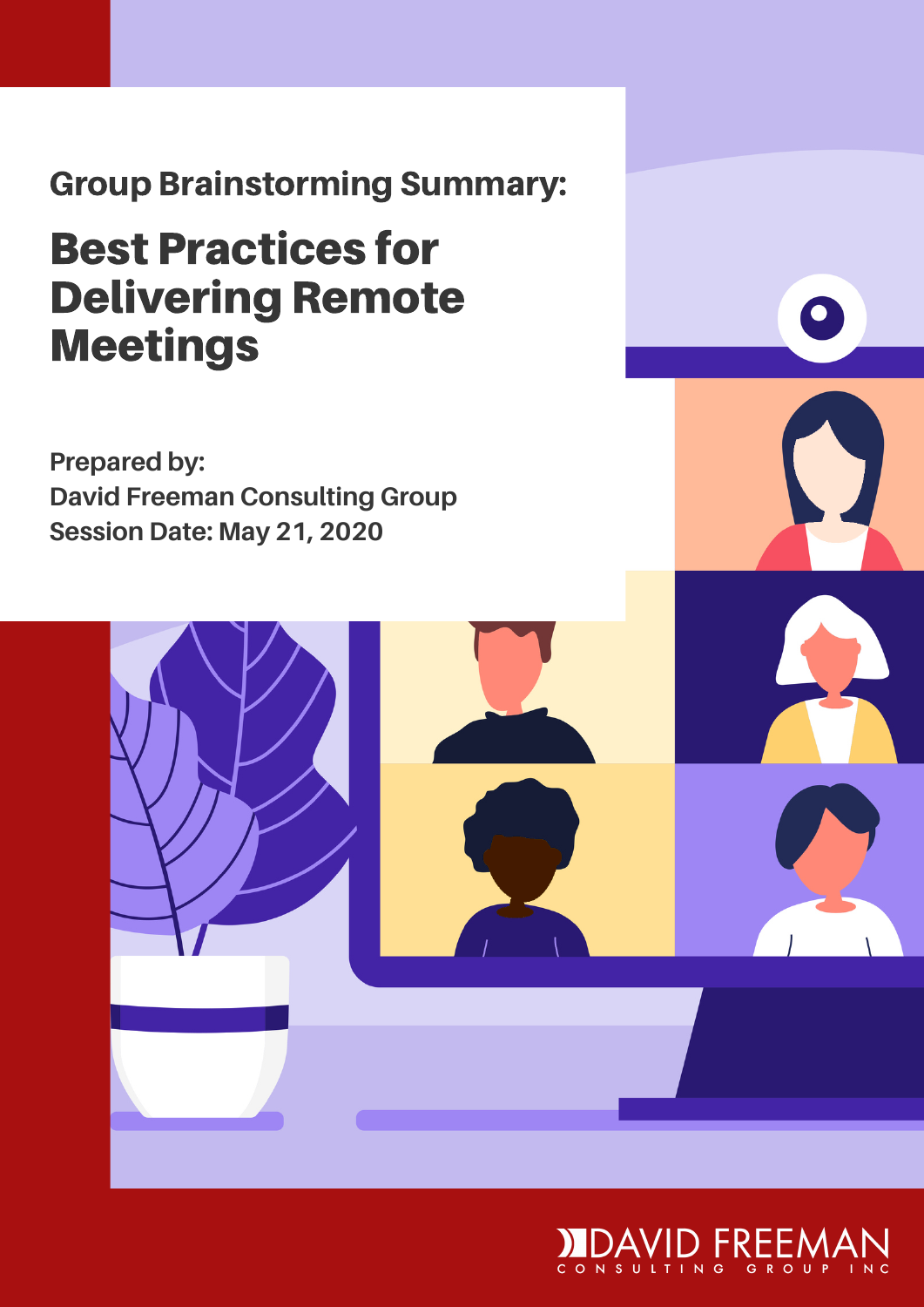## **Table of Contents**

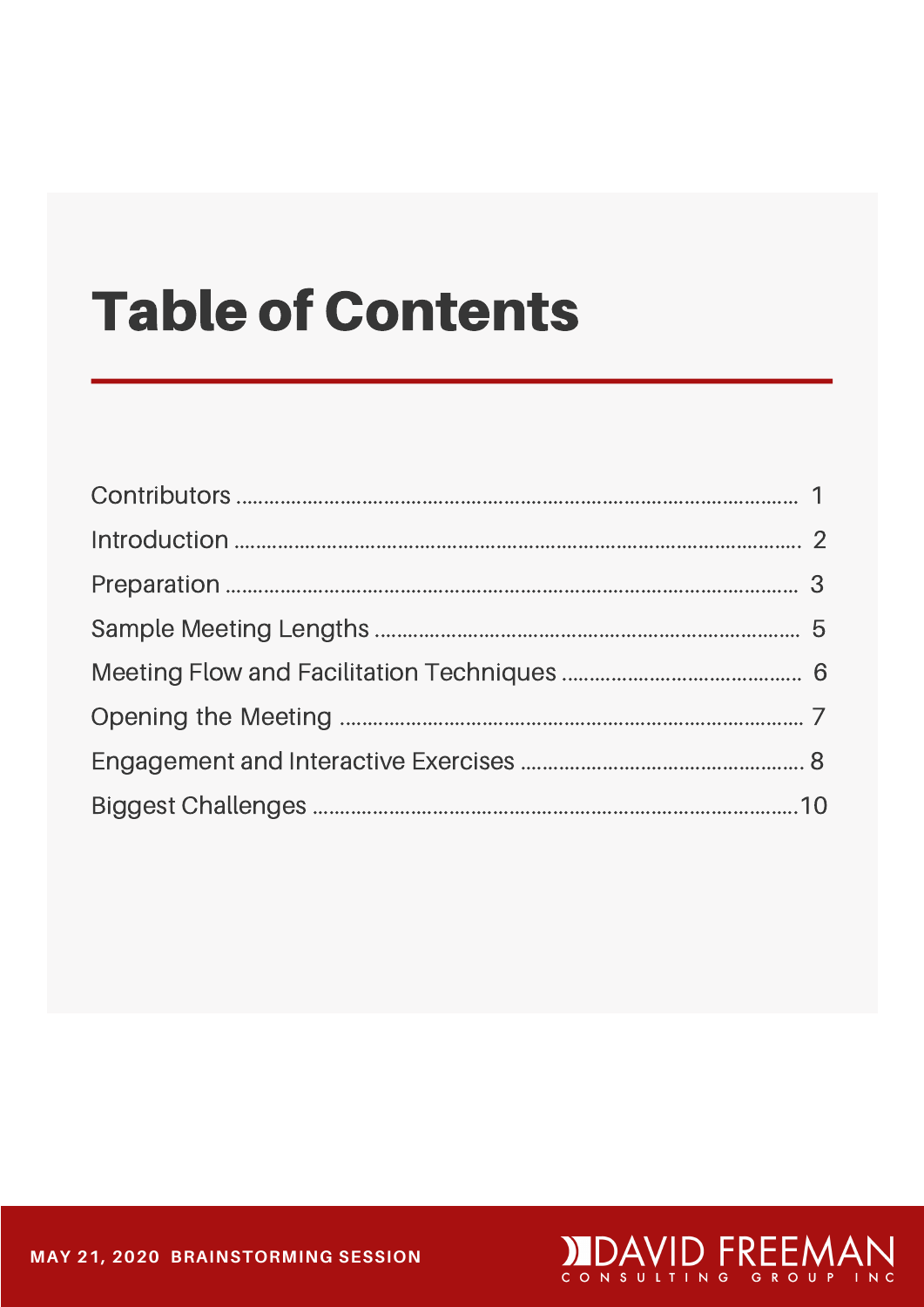### Contributors

#### Design and Facilitation

**DAVID FREEMAN, KRISTIN HERYFORD, IAN NELSON**

#### Content Contributors

**SHARON ABRAHAMS MARIA ARLOTTO MELISSA BERRY JOHN CAMPBELL JULLIA CARRETTA CAROLINE COCHENOUR SHIRA DINER CARRIE ENGLISH MIKE ESTELL ALI FOX WENDY FRADO DEBORAH GLATTER KELLY GREEN AISHA GREENE ROSS GUBERMAN ANDREW HALES LAURE HART RENEE HOCHBERG NAKIA HUMPHREY KATHY IGOE KIKO KORN**

**KATHY LESTER LOUISE LEWIS CINDY LINDSLEY DEVIN LINTZENICH CALI MAZZARELLA MEGAN MCNULTY JENNIFER MERCADO ELIZABETH LANG MIERS SANDRA MONTANINO VERONICA NEELY KATHY IGOE REBECCA JACKSON ROZ PITTS MIMI PLAUCHE JAMIE PORCO MYRNA ROOKS BECCA SECHRIST VICTORIA TAYLOR SARA THORNE NK UDOGWU JENNIFER WHITE**

**DEDAYID FREEMA** 

**MAY 21, 2020 BRAINSTORMING SESSION / PAGE 2 MAY 21, 2020 BRAINSTORMING SESSION / PAGE 1**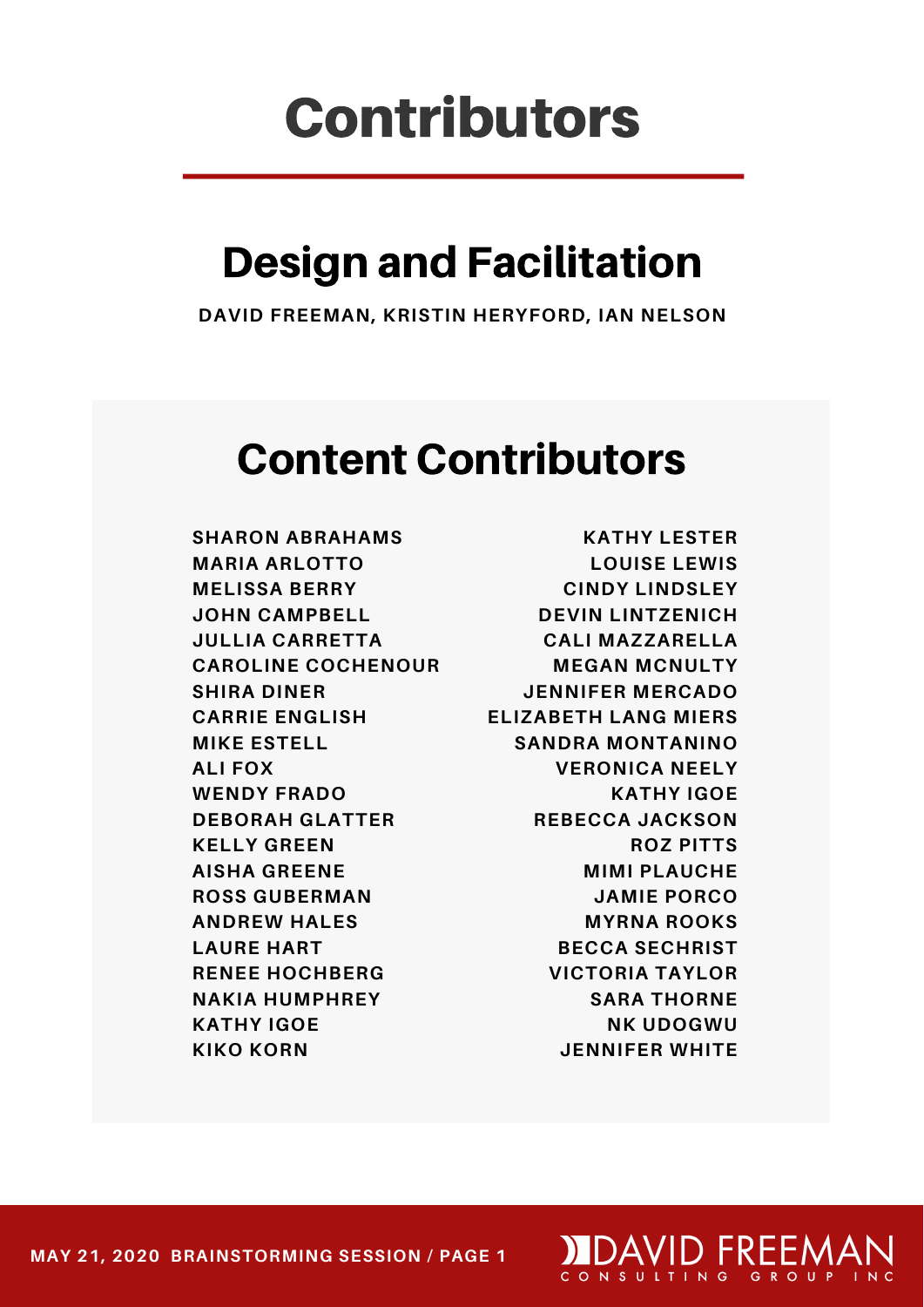## Accelerated Learning Through Crowd-Based Facilitation

On May 21st, 2020, the Professional Development Consortium held a first-of-itskind virtual brainstorming event entitled: "*Collecting Best Practices for Designing and Delivering Engaging Virtual Training Programs and Meetings*".

Over 80 top training and learning professionals attended this highly interactive session, which was designed and facilitated by David Freeman J.D. of David Freeman Consulting Group, Ian Nelson from Hotshot, and Kristin Heryford from Cooley.

By the end of the program, the group generated nearly 100 tips, techniques and insights into how to design and run high impact remote programs. The following pages contain a lightly edited version of their input.

In no way is this meant to be THE comprehensive guide, but rather it's an initial collection of approaches gathered through a virtually facilitated process.

Which means, as a living document, we welcome your ongoing contributions. If you have nuggets to share, please reach out!

You can contact David Freeman at [dfreeman@davidfreemanconsulting.com](http://davidfreemanconsulting.com/) or 310-773-7691.

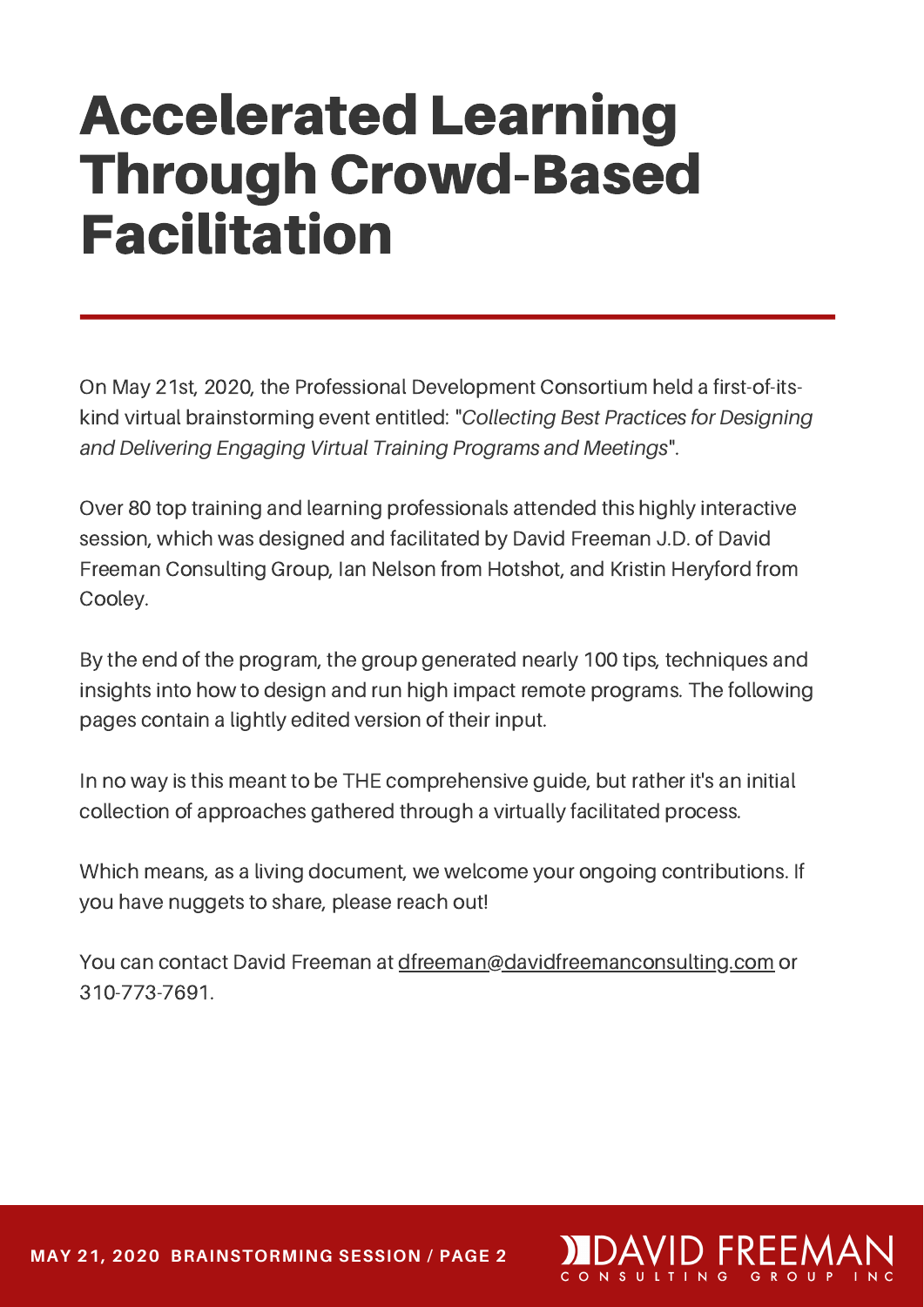## Preparation

- Ask participants to complete a Survey Monkey about the substantive topic in advance so they are prepped for the session and you can tailor the content to their interests.
- Assign pre-work for lawyers (e.g. Book Club without A Book; circulate an article, video, TED Talk and meet in peer groups or mentoring circles to discuss the topics).
- Be sure to have a tech person/producer at every meeting to run the show for the presenter.
- Organize run-throughs with speakers, AD team, and AV team to test technology and session flow at least one day prior to training.
- Meet 30 minutes before the session to work out glitches.
- Offer sessions with an IT trainer to presenters to gain confidence.
- Practice use of the various features, e.g. know how to mute people.
- Make sure the presenter has a call-in number in case video gives out.
- Develop a lesson plan for presenters so there is less for them to do.  $\bullet$
- Have plants prepared with questions.
- Have an agenda. Clearly designate who is planning to speak and when. Awkward pauses are worse in virtual training.
- Checklist for effective virtual conversations (EVC book Jennifer Britton <https://www.effectivevirtualconversations.com/>).
- Create a quick reference card to train the trainers.
- Run of Show Script is SO important!
- Review PowerPoint decks that were used in live presentations. They may not work as well when the screen is being shared. Shift text and images to the left to leave room for the presenter's face.

3 G R O U

**MAY 21, 2020 BRAINSTORMING SESSION / PAGE 4 MAY 21, 2020 BRAINSTORMING SESSION / PAGE 3**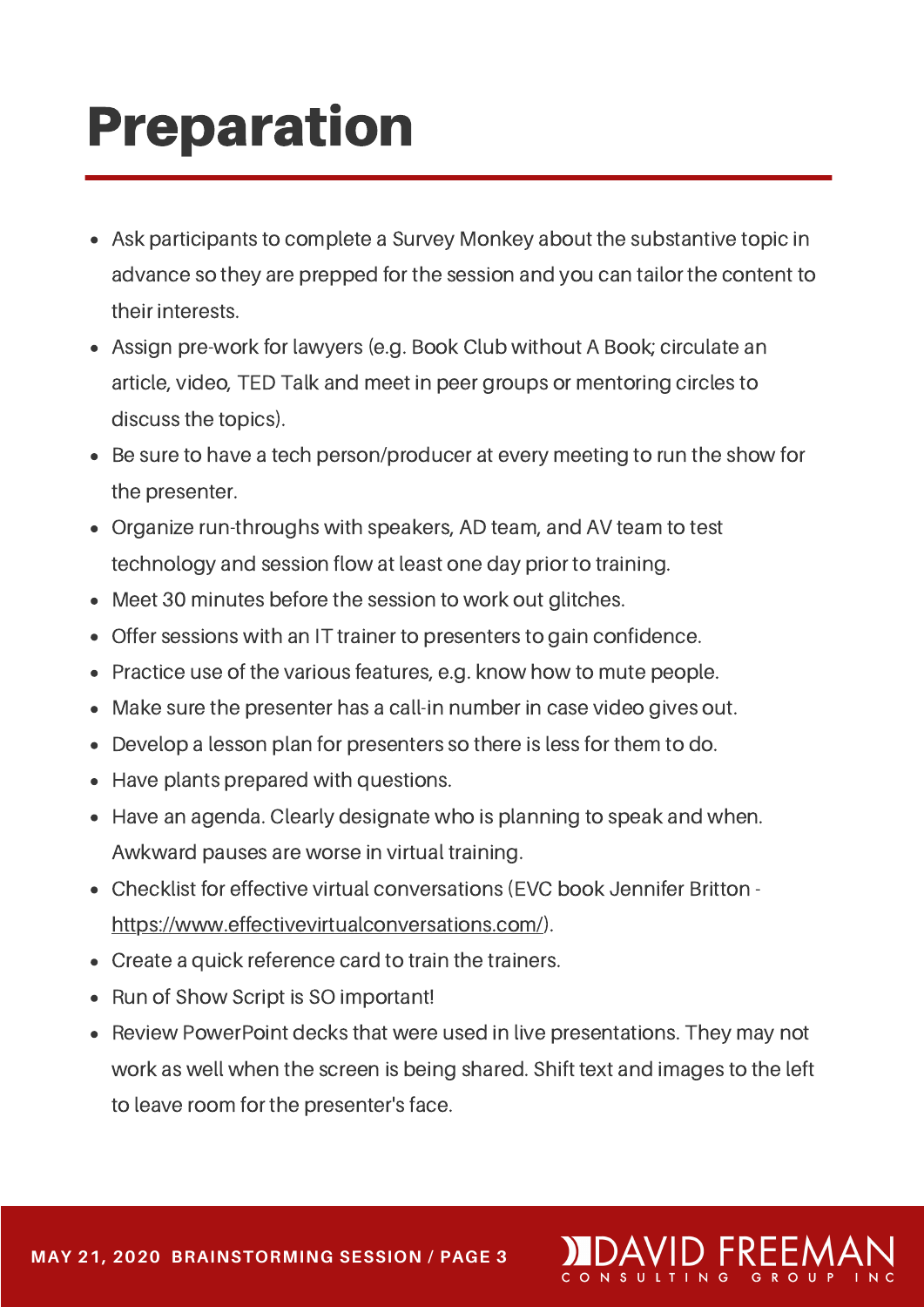# Preparation (cont.)

- Prepare chat questions to facilitate engagement.
- Consider planning self-directed training programs for asynchronous learning. [Click](https://campaigns.hotshotlegal.com/remote/) here to receive an ebook from Hotshot containing tips and resources for designing and delivering synchronous and asynchronous training programs.
- Have a program delivery tip sheet.
- Have a presenter tip sheet.
- Deliver a participant tip sheet and conduct training.
- BlueJeans Events was a useful platform for a new counsel retreat. It allows you to control mute/video and the organizers can chat "behind stage"
- We preferred Zoom over Webex.
- A big project involves overseeing a lot of moving parts, oftentimes from different people. To have a successful rollout, project managers rely on a wellcrafted project plan to ensure objectives are met on time and on budget. A project plan is a formal approved document which is used to define project goals, outline the project scope, monitor deliverables, and mitigate risks.

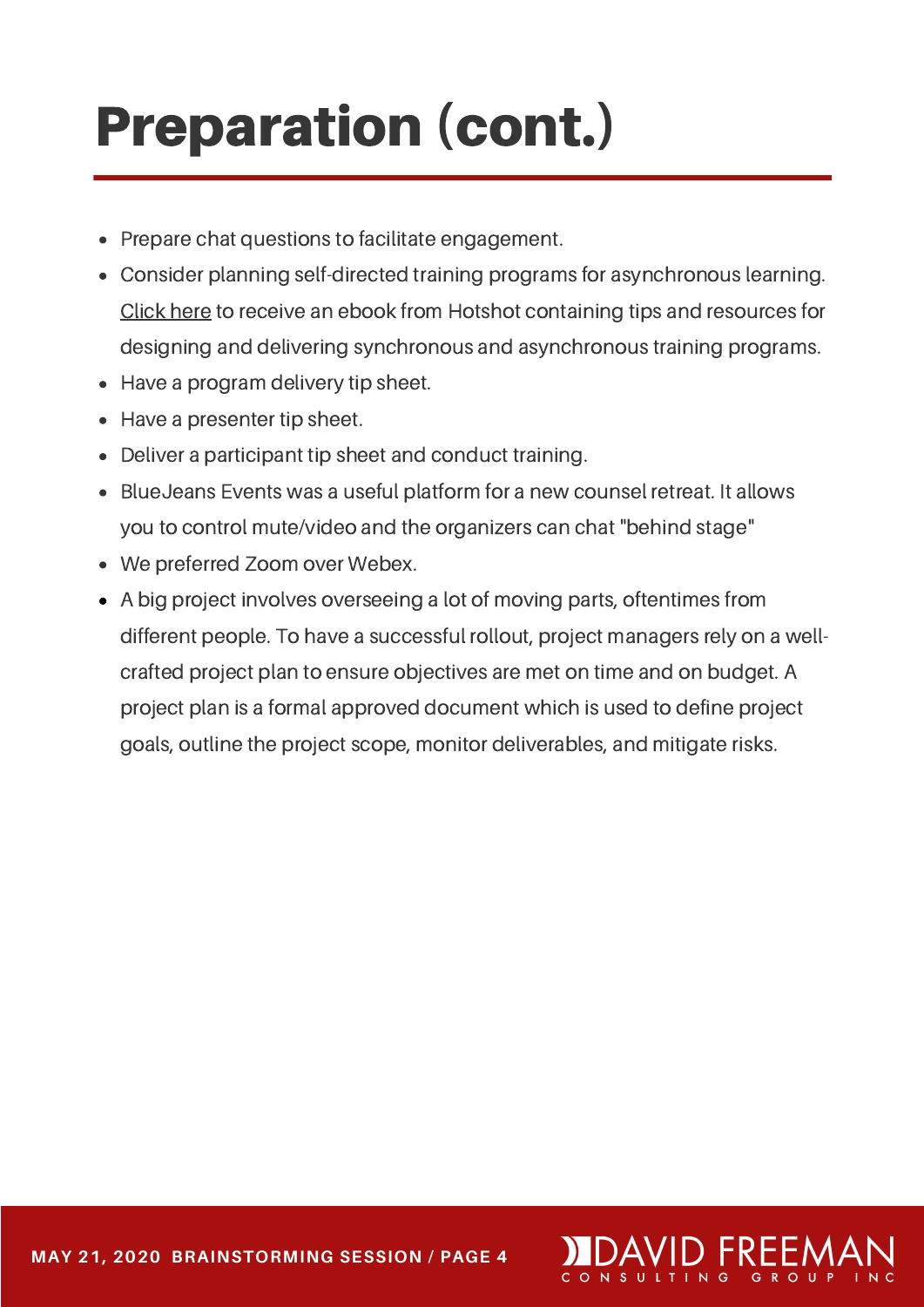# Sample Meeting Lengths

- We ran a program for 3 hours with breaks.
- Tried 45-minute programs and incorporated Q&A along the way rather than at the end.
- We initially started with 60-minute town halls/homerooms and changed to 30  $\bullet$ minutes.
- We are doing more 45 minute programs only issue is CLE.
- 30 minutes is more effective reduces "Zoom fatigue."
- I'm finding the first 5 (sometimes 10) minutes are now more social (in live situation this would have occurred before the formal start), so 30 minutes would be too short. As long as it's interactive, 45-60 minutes has been good. And if we finish early, great!
- We had a couple of 30 minute meetings, with the presenters staying online for Q&A after the 30 minutes.
- We are mixing topics that ordinarily would not go together to keep people interested and to keep people for 50 minutes.

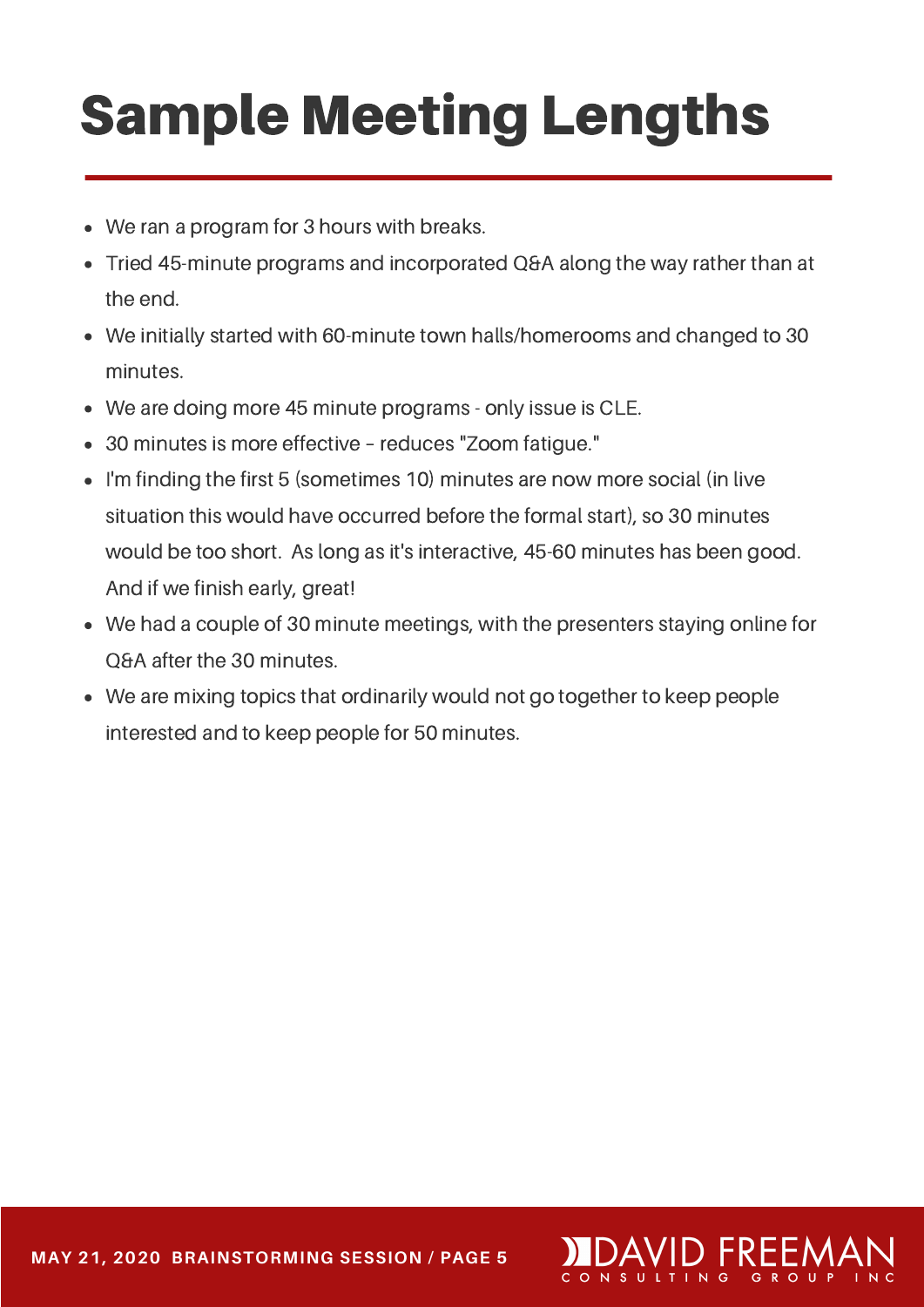## Meeting Flow and Facilitation Techniques

- Have a good cadence during sessions.
- Use a moderator for the back and forth conversation to help with flow.
- Have more than one instructor to make it more interactive.
- Encourage back and forth conversation between the presenters rather than each one lecturing for several slides at a time.
- Encourage speakers to alert attendees they will be stopping for Q&A in a moment and to start putting in questions. Our platform, BlueJeans Events has a 20 second delay so giving this warning usually helps eliminate awkward pauses.
- Use likes/concerns/suggestions technique when someone attacks another person's idea.
- Ask participants how they would solve a specific issue.  $\bullet$
- Use slides with photos and graphics, not just text (best practice without Zoom too).

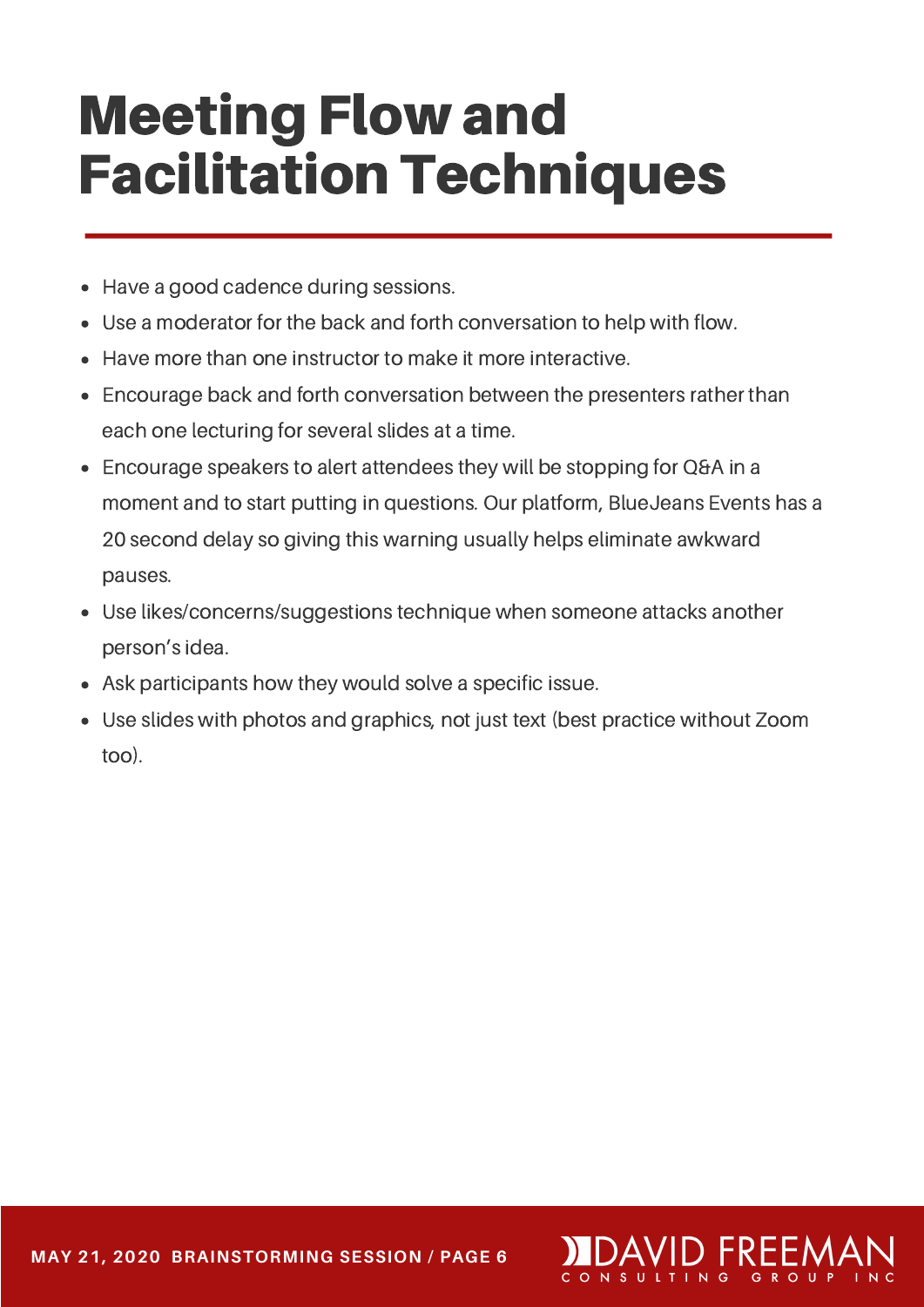# Opening the Meeting

- Have something fun on screen as people are joining the call can serve as a conversation starter.
- Speaker arrives early and greets participants as they arrive.
- Allow for a couple minutes of casual conversation and interaction at the beginning of meetings to establish rapport (useful even among those who know each other - reestablishing "virtual rapport" really helps to set up a productive video discussion to follow).
- We've started programs with WebEx bingo.
- Open with a question to get participants talking.
- Use a True/False warm up question (participants answer in chat box).
- Have an icebreaker / fun intro.
- Prepare an off-the-wall question, like "*What's your favorite Netflix show OTHER THAN Tiger King*?"
- Include housekeeping notes slide at the beginning at the PPT, explains how to submit questions, where to find CLE forms, etc.
- Remind presenters and attendees that tech glitches happen and to give grace.

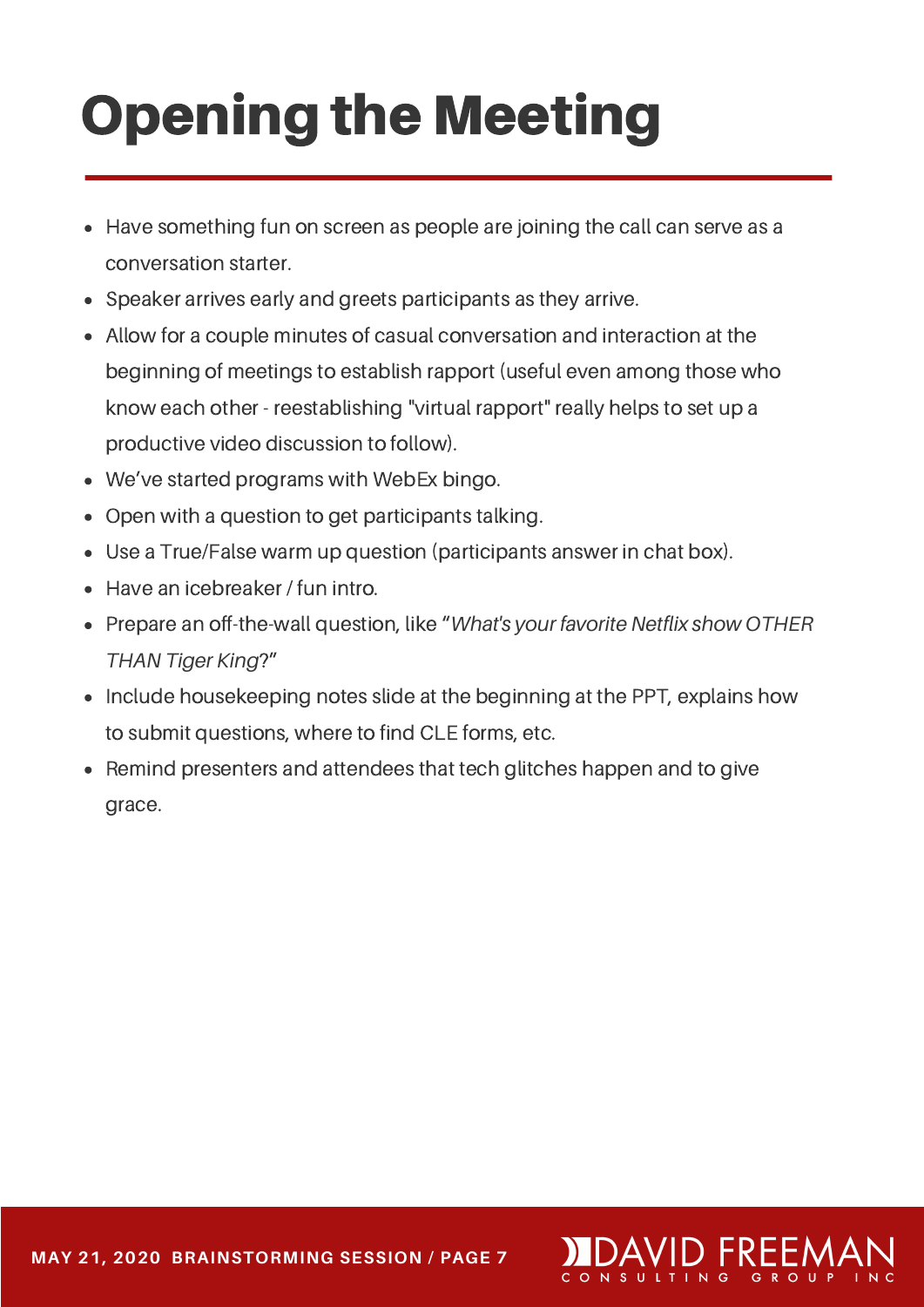## Engagement and Interactive Exercises

- Remote training gets more participation than live programs.
- We had people change their name in Zoom to be their favorite quarantine TV show.
- Have the speaker/trainer ask direct questions (not open-ended) and ask everyone to type in via chat.
- If you are calling on someone, say their name before asking the questions.
- Give time to contemplate, then ask to share.
- Do more breakouts.
- Zoom cocktail party: https://medium.com/swlh/how-to-run-a-zoom-cocktail[party-and-have-better-classes-conferences-and-meetings-too-dc2c5b58f8be](https://medium.com/swlh/how-to-run-a-zoom-cocktail-party-and-have-better-classes-conferences-and-meetings-too-dc2c5b58f8be).
- Tell a joke or share a recipe. Perhaps even more than once.
- Integrate masterclasses on baking, cooking, fitness, wine pairing, baton twirling, etc.
- Teach Zoom tips in the session, e.g., changing your Zoom name.
- Use interactive features of Zoom & outside sources (polling, whiteboards, screen share).

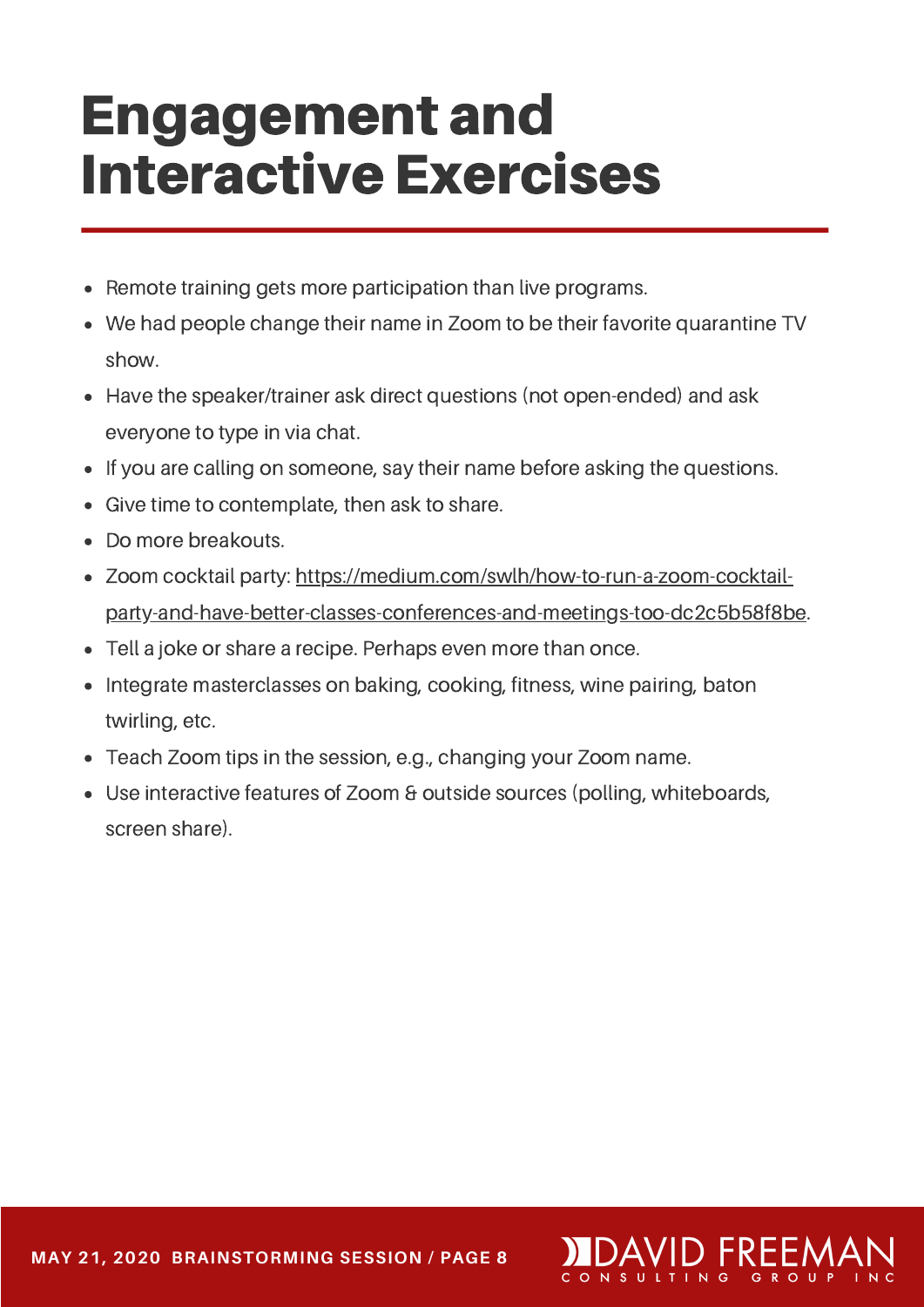## Engagement and Interactive Exercises (cont)

- Generally, include as many interactive breaks as possible.
- Use breakout rooms on Zoom for small group discussion.
- Make people co-hosts so they can go between breakout rooms.
- Utilize the Q&A feature in Zoom.
- Utilize the polling feature.
- Using chat AND asking a direct question ("*Which of these do you prefer and why*?") is more effective than asking open-ended questions.
- Integrate discussion topics during the lecture.
- Assign takeaways.
- Head-Heart-Gut Coaching Model for reflection and take-aways from session.
- Ask "*How does this apply to …* ?"
- Asking for one word answers (or opinions that really can't be wrong) in the chat box is a fast easy hit – something like "*Tell us one word that comes to mind when you think of X…*" or "*Name one thing you could do to deal with this problem*." Then you can tease out the thoughts from the one word contributions.
- Use hypotheticals for mentor/mentees good for 1:1 relationship building.
- Include short video segments.
- Convert in-person trainings (including DiSC) and activities simulations like deposition training or mock trials to the virtual setting.

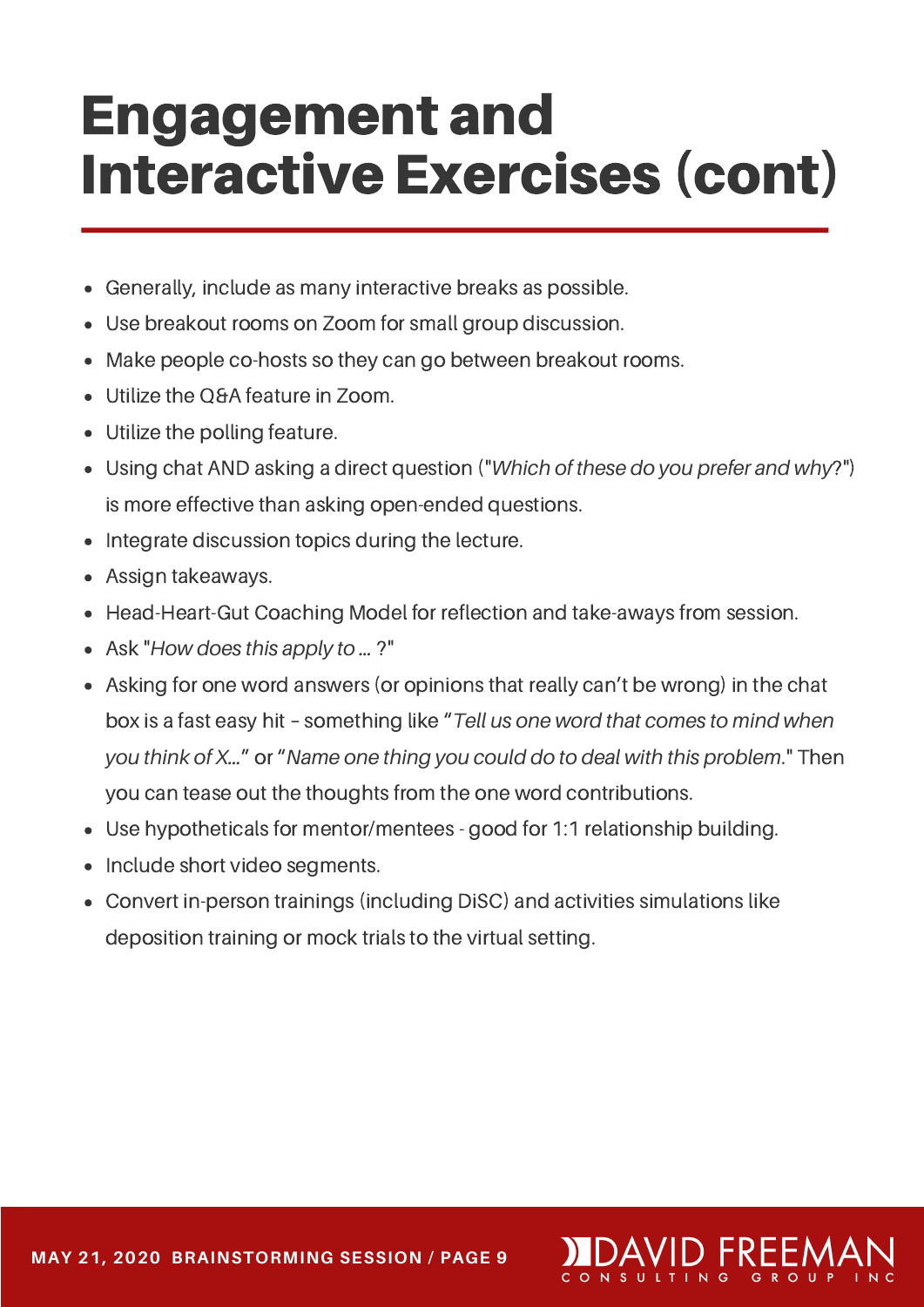# Biggest Challenges

- Learning about running the technology for remote coaching and professional development.
- Complementing live webcasts with just-in-time trainings.
- Asking presenters to get out of their comfort zone by doing something other than lecturing, i.e. create poll discussion, ask questions of the group.
- Synchronizing multiple speakers.
- Getting people engaged and talking without using breakout rooms.
- How to get more participation in a large group.
- Getting attorneys to buy in and be willing to learn about remote tools.
- Taking more sessions online instead of waiting until "normal" again.
- Remote social events for summer associates.
- People talking over others.
- Negative Nancy how to manage?
- Getting people to show their faces.
- How to call on people. Cold calling may not be well received.
- Make sure summer associates aren't expected to be on Zoom 8 hours a day; need to find a reasonable limit and expectation to avoid Zoom fatigue.